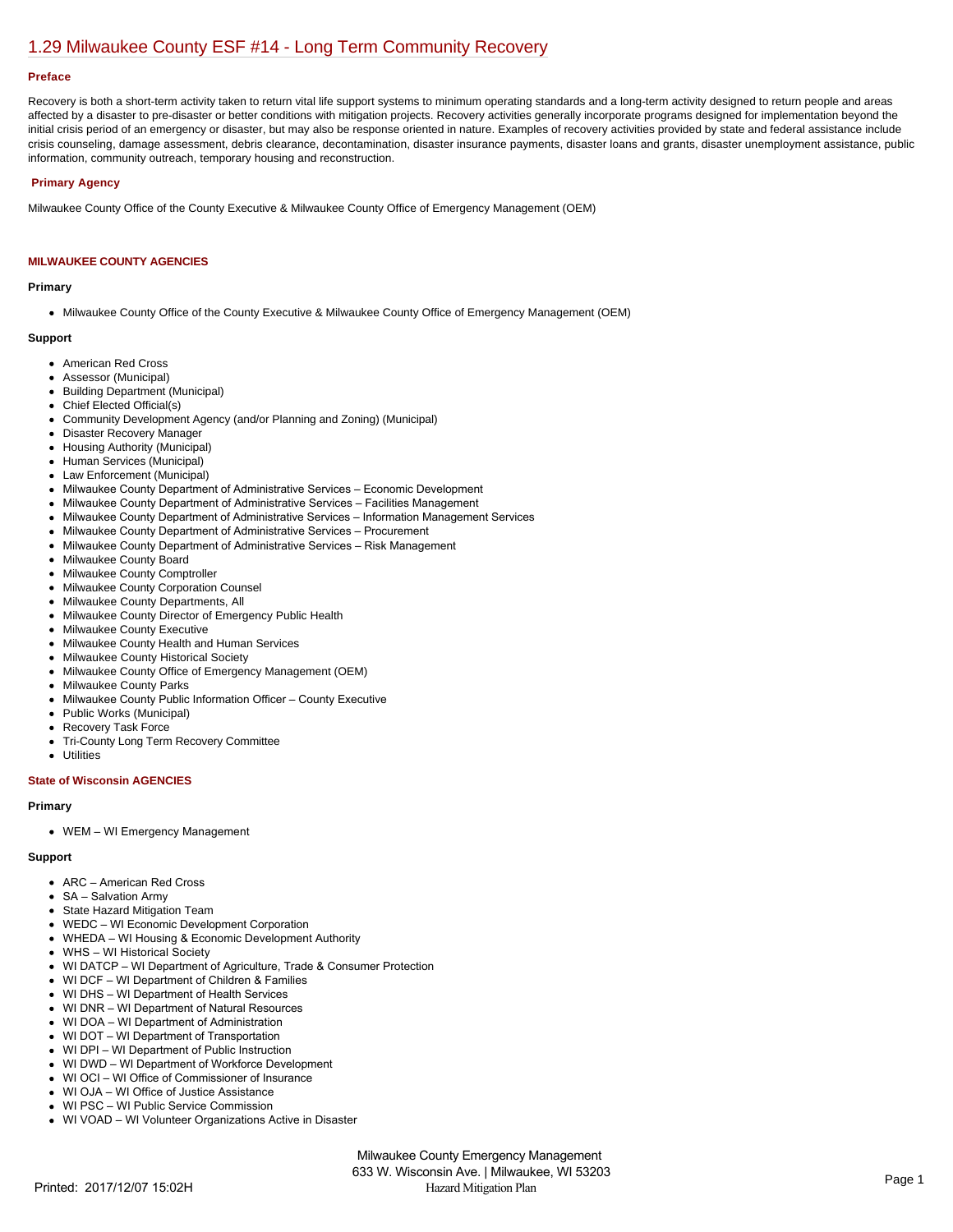# **Federal AGENCIES**

#### **Primary**

- Department of Agriculture
- Department of Homeland Security
- Department of Housing and Urban Development
- Small Business Administration

#### **Support**

- Department of Commerce
- Department of Defense
- Department of Energy
- Department of Health and Human Services
- Department of the Interior
- $\bullet$ Department of Labor
- Department of Transportation
- Department of the Treasury
- Environmental Protection Agency
- Environmental Protection Agency  $\bullet$
- Corporation for National and Community Service
- Delta Regional Authority
- American Red Cross
- National Voluntary Organizations Active in Disaster

#### **Likely Support Includes:**

- May be activated for incidents that require a coordinated federal response to address significant long-term impacts (e.g., impacts on housing, government operations, agriculture, businesses, employment, community infrastructure, the environment, human health, and social services) to foster sustainable recovery.
- Support will vary depending on the magnitude and type of incident.

#### **A. PURPOSE**

1. To support county, local, tribal, nongovernmental organizations (NGOs), the private sector and volunteer efforts to enable community recovery from the long-term consequences of an emergency or disaster. This support consists of available programs and resources to reduce or eliminate risk from future incidents, where possible.

# **B. POLICIES**

1. ESF # 14 policy and concept of operations applies to county agencies/organizations, tribal, local agencies, nongovernmental and NGOs for activities relating to potential or actual emergencies and disasters. It may include participation from private businesses.

2. The Milwaukee County Office of the County Executive and the Office of Emergency Management (OEM) are the primary coordinating agencies for ESF # 14 and have the authority to plan for and respond to disasters under Emergency Management in Chapter 323 of the Wisconsin Statutes. Additional authorization is contained in the Federal Disaster Relief and Emergency Assistance Act (Stafford Act-Public Law 93-288, the Disaster Relief Act of 1974, as amended by PL 100-707, the Robert T. Stafford Disaster Relief and Emergency Assistance Act) and applicable Milwaukee County Ordinances.

- a. ESF # 14 support may vary depending on an assessment of incident impact, the magnitude and type of event and the stage of the response and recovery efforts.
- b. Provide support activities and services in defining and addressing risk reduction and long-term community recovery priorities in accordance with local, county, tribal, state and federal statutes, rules and regulations.
- c. ESF # 14 is designed to reduce duplication of effort and benefits, to the extent possible. This includes streamlining assistance, identifying recovery and mitigation measures to support state, local, county and tribal planning efforts.
- d. ESF # 14 will use forward-looking and market-based long-term community recovery and mitigation efforts, focusing on permanent restoration of infrastructure, housing, and the local economy, with attention to mitigation of future impacts of a similar nature, when possible.
- e. ESF # 14 will use the post-incident environment as an opportunity to measure the effectiveness of previous community recovery and mitigation efforts.
- f. ESF # 14 will support the use of loss reduction building science expertise for the rebuilding of critical infrastructure (e.g., in repairing hospitals or emergency operation centers to mitigate for future flooding or tornado risks).
- g. ESF # 14 coordinates activities with the following Emergency Support Functions: ESF # 3 (Public Works), ESF # 5 (Information, Analysis and Planning) and transitions from ESF # 6 (Mass Care, Emergency Assistance and Human Services) and other ESFs, as necessary.
- h. The identified support agencies will facilitate documentation with county, local and tribal governments in the damage assessment process for publicly and privately owned buildings and structures; and will coordinate the costs incurred by local governments in responding to an incident.
- i. The Milwaukee County Hazard Mitigation Team and others as requested will oversee short and long term recovery efforts and initiatives, as identified in Milwaukee County Hazard Mitigation Plan. The plans identify existing resources and tools to assist local governments to further mitigation at the local level. NGOs will assist with the long term recovery and mitigation to the extent possible and consistent with their responsibilities.

# **PRIMARY DEPARTMENT RESPONSIBILITIES/TASKS BY PHASE**

**MILWAUKEE COUNTY OFFICE THE COUNTY EXECUTIVE AND MILWAUKEE COUNTY OFFICE OF EMERGENCY MANAGEMENT (OEM)**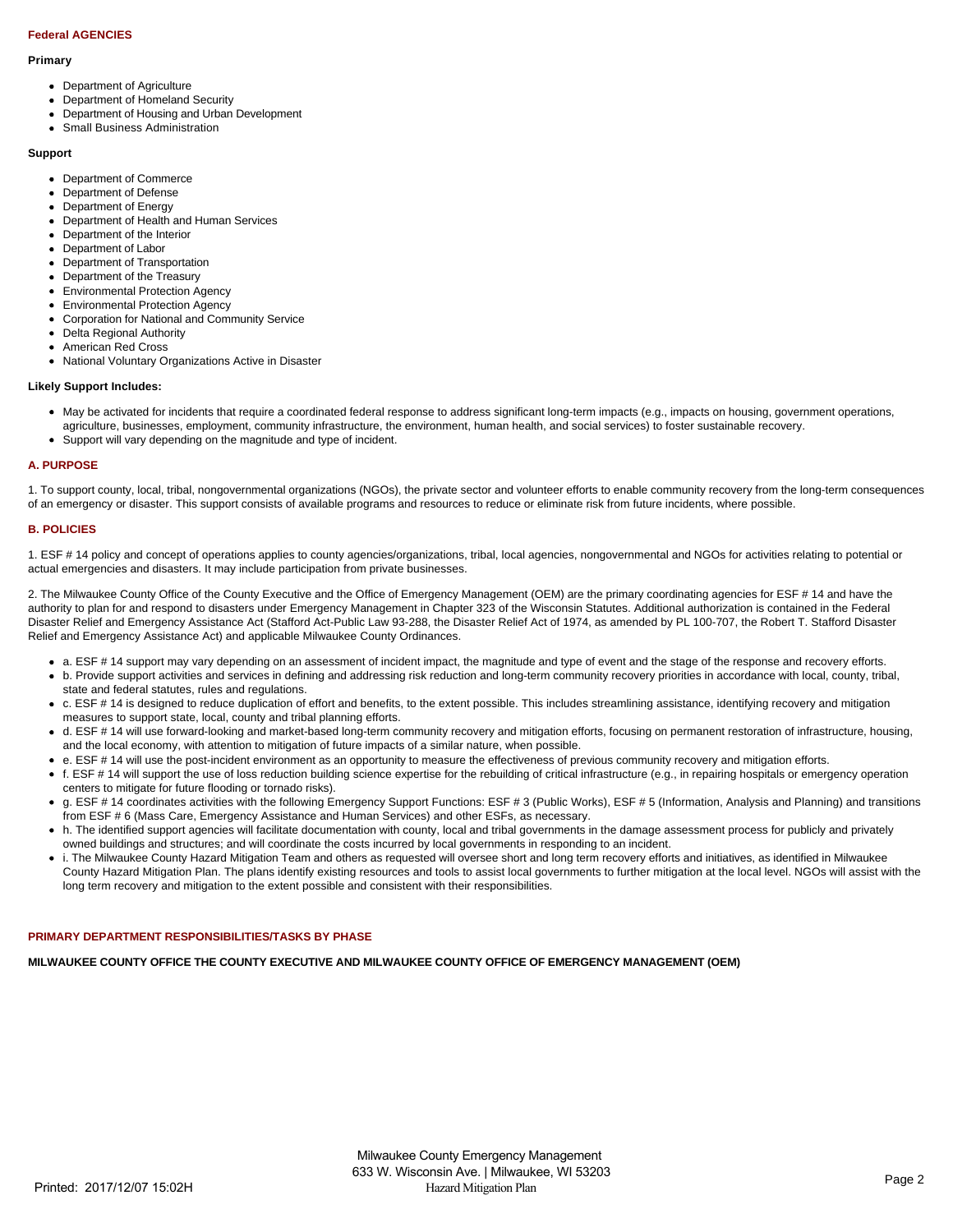|                      | The Office of Emergency Management (OEM) works with partner agencies to:                                                                                                                                                                                                                                                                                                                                                                                                                                                                                                                                                                                                                                                                                                                                                                                                                                                                                                                                                                                                                                                                                                                                                                                                                              |
|----------------------|-------------------------------------------------------------------------------------------------------------------------------------------------------------------------------------------------------------------------------------------------------------------------------------------------------------------------------------------------------------------------------------------------------------------------------------------------------------------------------------------------------------------------------------------------------------------------------------------------------------------------------------------------------------------------------------------------------------------------------------------------------------------------------------------------------------------------------------------------------------------------------------------------------------------------------------------------------------------------------------------------------------------------------------------------------------------------------------------------------------------------------------------------------------------------------------------------------------------------------------------------------------------------------------------------------|
| <b>Pre-Emergency</b> | 1. Maintain this Emergency Support Function (ESF).<br>2. Lead local preparedness and pre-disaster recovery planning.<br>3. Facilitate preparation of pre-event disaster recovery plans commensurate with local risk and vulnerability for public organizations, private<br>entities and individual households.<br>4. Lead a pre-disaster recovery planning process that is inclusive and accessible and facilitates emergency management practices that<br>comply with all applicable laws, including civil rights laws.<br>5. Articulate recovery needs and priorities to facilitate support and collaboration with the state and federal governments, private and non-profit<br>sector organizations.<br>6. Establish a process for reviewing, validating, and setting planning priorities.<br>7. Pre-identify a structure for managing recovery, including a local recovery coordinator or lead for managing recovery.<br>8. Establish agreements and mechanisms to address surge capacity needs.<br>9. Ensure plans, agreements, and mechanisms address the provision of disability related assistance & functional needs support services,<br>10. Ensure recovery-related dialogue includes and is accessible to all community groups.<br>11. Ensure plans incorporate worker safety and health. |

|                      | Stabilization is the process in which the immediate impacts of an event on community systems are managed and contained, thereby creating an<br>environment where recovery activities can begin. The various elements of a community system will stabilize on different time frames, leading to a<br>situation in which response, stabilization, and restoration activities can occur concurrently. Stabilization includes such activities as:                                                                                                                                                                                                                                                                                                                                                                                                                                                                                                                                                                                                                                                                                                                                                                                                                                                                                                                                                                                                                                                                                                                                                                                                     |
|----------------------|---------------------------------------------------------------------------------------------------------------------------------------------------------------------------------------------------------------------------------------------------------------------------------------------------------------------------------------------------------------------------------------------------------------------------------------------------------------------------------------------------------------------------------------------------------------------------------------------------------------------------------------------------------------------------------------------------------------------------------------------------------------------------------------------------------------------------------------------------------------------------------------------------------------------------------------------------------------------------------------------------------------------------------------------------------------------------------------------------------------------------------------------------------------------------------------------------------------------------------------------------------------------------------------------------------------------------------------------------------------------------------------------------------------------------------------------------------------------------------------------------------------------------------------------------------------------------------------------------------------------------------------------------|
| <b>Stabilization</b> | 1. Providing essential health and safety services<br>2. Providing congregate sheltering or other temporary sheltering solutions<br>3. Providing food, water and other essential commodities for those displaced by the incident.<br>4. Providing disability related assistance/functional needs support services.<br>5. Developing impact assessments on critical infrastructure, essential services, and key resources.<br>6. Conducting initial damage assessments.<br>7. Conducting community wide debris removal, including clearing of primary transportation routes of debris and obstructions.<br>8. Restarting major transportation systems and restoring interrupted utilities, communication systems, and other essential services such as<br>education and medical care.<br>9. Establishing temporary or interim infrastructure systems. Supporting family reunification.<br>10. Supporting return of medical patients to appropriate facilities in the area.<br>11. Providing basic psychological support and emergency crisis counseling.<br>12. Providing initial individual case management assessments.<br>13. Providing security and reestablishing Law Enforcement Agencies functions.<br>14. Building an awareness of the potential for fraud, waste and abuse, and ways to deter such activity, such as developing Public Service<br>Announcements and publicizing ways to report allegations of waste, fraud and abuse.<br>15. Begin assessment of natural and cultural resources.<br>16. Maintain records of cost and expenditures to accomplish this ESF and forward them to the EOC Finance/Administration Section Chief. |

|                          | Intermediate recovery activities involve returning individuals and families, critical infrastructure and essential government or commercial services back |
|--------------------------|-----------------------------------------------------------------------------------------------------------------------------------------------------------|
|                          | to a functional, if not pre-disaster state. Such activities are often characterized by temporary actions that provide a bridge to permanent measures.     |
|                          | 1. Continuing to provide individual, family-centered, and culturally appropriate case management.                                                         |
|                          | 2. Providing accessible interim housing (in or outside the affected area depending on suitability) and planning for long-term housing solutions.          |
|                          | 3. Returning of displaced populations and businesses if appropriate.                                                                                      |
|                          | 4. Reconnecting displaced persons with essential health and social services.                                                                              |
|                          | 5. Providing supportive behavioral health education, intervention, including continuing to provide crisis, grief, and group counseling and support.       |
| ∣Intermediate Recoverv ॑ | 6. Providing access and functional needs assistance to preserve independence and health.                                                                  |
|                          | 7. Updating hazard and risk analyses to inform recovery activities.                                                                                       |
|                          | 8. Establishing a post-disaster recovery prioritization and planning process.                                                                             |
|                          | 9. Developing an initial hazard mitigation strategy responsive to needs created by the disaster.                                                          |
|                          | 10. Ensuring that national and local critical infrastructure priorities are identified and incorporated into recovery planning.                           |
|                          | 11. Developing culturally and linguistically appropriate public education campaigns to promote rebuilding to increase resilience and reduce               |
|                          | disaster losses.                                                                                                                                          |
|                          | 12. Supporting capacity assessment of local, state, and tribal governments to plan and implement recovery.                                                |
|                          | 13. Complete assessments of natural and cultural resources and develop plans for long-term environmental and cultural resource recovery.                  |
|                          | 14. Provide estimates for damages, repairs, and other costs.                                                                                              |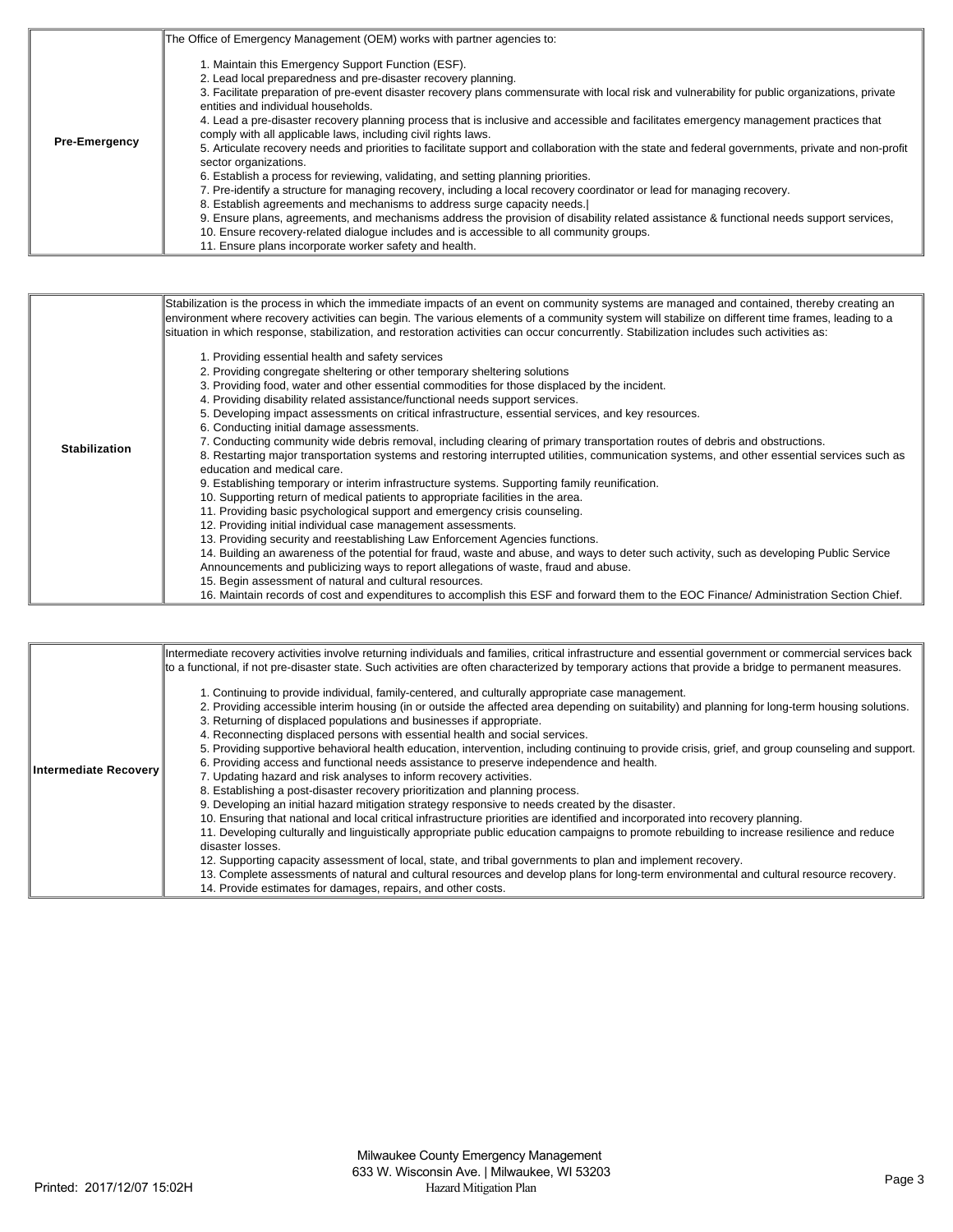|                           | Long-term recovery is the phase of recovery that follows intermediate recovery and may continue for months to years. Examples include the<br>complete redevelopment and revitalization of the damaged area. It is the process of rebuilding or relocating damaged or destroyed social,<br>economic, natural, and built environments in a community to conditions set in a long-term recovery plan. The goal underlying long-term<br>redevelopment is the impacted community moving toward self-sufficiency, sustainability, and resilience. Activities may continue for years<br>depending on the severity and extent of the disaster damages, as well as the availability of resources. |
|---------------------------|------------------------------------------------------------------------------------------------------------------------------------------------------------------------------------------------------------------------------------------------------------------------------------------------------------------------------------------------------------------------------------------------------------------------------------------------------------------------------------------------------------------------------------------------------------------------------------------------------------------------------------------------------------------------------------------|
|                           | 1. Identifying of risks that affect long-term community sustainment and vitality.<br>2. Developing and implementing disaster recovery processes and plans, such as a long term recovery plan and/or reflecting recovery planning<br>and mitigation measures in the community's land use planning and management, comprehensive plans, master plans, and zoning regulations.<br>3. Rebuilding to appropriate resilience standards in recognition of hazards and threats.<br>4. Addressing recovery needs across all sectors of the economy and community, and addressing individual and family recovery activities and<br>unmet needs.                                                    |
| <b>Long Term Recovery</b> | 5. Rebuilding educational, social, and other human services and facilities according to standards for accessible design.                                                                                                                                                                                                                                                                                                                                                                                                                                                                                                                                                                 |
|                           | 6. Reestablishing medical, public health, behavioral health, and human services systems.<br>7. Reconfiguring elements of the community in light of changed needs and opportunities for "smart planning" to increase energy efficiency,                                                                                                                                                                                                                                                                                                                                                                                                                                                   |
|                           | enhance business and job diversity, and promote the preservation of natural resources.                                                                                                                                                                                                                                                                                                                                                                                                                                                                                                                                                                                                   |
|                           | 8. Implementing mitigation strategies, plans, and projects.                                                                                                                                                                                                                                                                                                                                                                                                                                                                                                                                                                                                                              |
|                           | 9. Implementing permanent housing strategies.<br>10. Reconstructing and/or relocating, consolidating permanent facilities.                                                                                                                                                                                                                                                                                                                                                                                                                                                                                                                                                               |
|                           | 11. Implementing economic and business revitalization strategies.                                                                                                                                                                                                                                                                                                                                                                                                                                                                                                                                                                                                                        |
|                           | 12. Implementing recovery strategies that integrate holistic community needs.                                                                                                                                                                                                                                                                                                                                                                                                                                                                                                                                                                                                            |
|                           | 13. Implementing plans to address long-term environmental and cultural resource recovery.                                                                                                                                                                                                                                                                                                                                                                                                                                                                                                                                                                                                |
|                           | 14. Ensuring there is an ongoing and coordinated effort among local, state, tribal, and federal entities to deter and detect waste, fraud and                                                                                                                                                                                                                                                                                                                                                                                                                                                                                                                                            |
|                           | abuse.                                                                                                                                                                                                                                                                                                                                                                                                                                                                                                                                                                                                                                                                                   |
|                           | 15. Identifying milestones for the conclusion of recovery for some or all non-local entities.                                                                                                                                                                                                                                                                                                                                                                                                                                                                                                                                                                                            |

|                      | 1. Organize, implement, modify and develop recovery plans as requested.                                                                         |
|----------------------|-------------------------------------------------------------------------------------------------------------------------------------------------|
|                      | 2. Ensure integrated efforts across government offices, the private sector, and nongovernmental organizations during the implementation phase   |
|                      | of recovery projects and activities.                                                                                                            |
|                      | 3. Lead effort in restoring local critical infrastructure and essential services, retaining businesses, and redeveloping housing that have been |
|                      | damaged, disrupted or destroyed by the disaster.                                                                                                |
|                      | 4. Lead outreach effort to all its constituents to support an inclusive post-disaster recovery planning process.                                |
| <b>Post Disaster</b> | 5. Manage recovery rebuilding in a manner which optimizes risk reduction opportunities and complies with standards for accessible design.       |
|                      | 6. Lead local recovery planning effort to establish recovery vision and priorities.                                                             |
|                      | 7. Establish metrics to evaluate recovery progress and achievement of local disaster recovery objectives.                                       |
|                      | 8. Communicate and coordinate with other levels of government involved in the recovery.                                                         |
|                      | 9. Receive and manage private, state, and federal grant resources; ensure effective and nondiscriminatory use of funds; and enforce             |
|                      |                                                                                                                                                 |
|                      | accountability and compliance.                                                                                                                  |
|                      | 10. Ensure the safety and health of workers.                                                                                                    |

| SUPPORT DEPARTMENTS RESPONSIBILITIES/TASKS |                                                                                                                                                                                                                                                                                                                                                                                                                                                                                                                                                                |
|--------------------------------------------|----------------------------------------------------------------------------------------------------------------------------------------------------------------------------------------------------------------------------------------------------------------------------------------------------------------------------------------------------------------------------------------------------------------------------------------------------------------------------------------------------------------------------------------------------------------|
| <b>American Red Cross</b>                  | 1. Assist with damage assessments.<br>2. Provide mass care services; individual immediate and long-term family services; post-event mitigation; referral support; and limited health and<br>lmental health services.                                                                                                                                                                                                                                                                                                                                           |
| Assessor (Municipal)                       | 1. Appraise properties and maintains records of property values.<br>2. Provide mapping and basic property information.<br>3. Assist with damage assessments.<br>4. Determine value of properties.<br>5. Assist with preparing damage assessment reports.                                                                                                                                                                                                                                                                                                       |
| <b>Building Department</b><br>(Municipal)  | 1. Assist with damage assessments.<br>2. Inspect new and existing structures.<br>3. Enforce building and fire codes.<br>4. Facilitate the application of loss reduction for the rebuilding of critical infrastructure by using building, fire, and other appropriate codes to mitigate<br>botential losses in the future.<br>5. Provide an emergency permitting plan to streamline the building permitting process in the event of disaster.<br>6. Determine whether repair or reconstruction of damaged structures will be allowed and under what conditions. |
|                                            | 1. Develop policy and strategy, disseminate policy guidance and direction through the Disaster Recovery Manager.<br>Chief Elected Official(s) 2. Provide interface to the media and public.<br>3. Liaison with state and federal officials as required.                                                                                                                                                                                                                                                                                                        |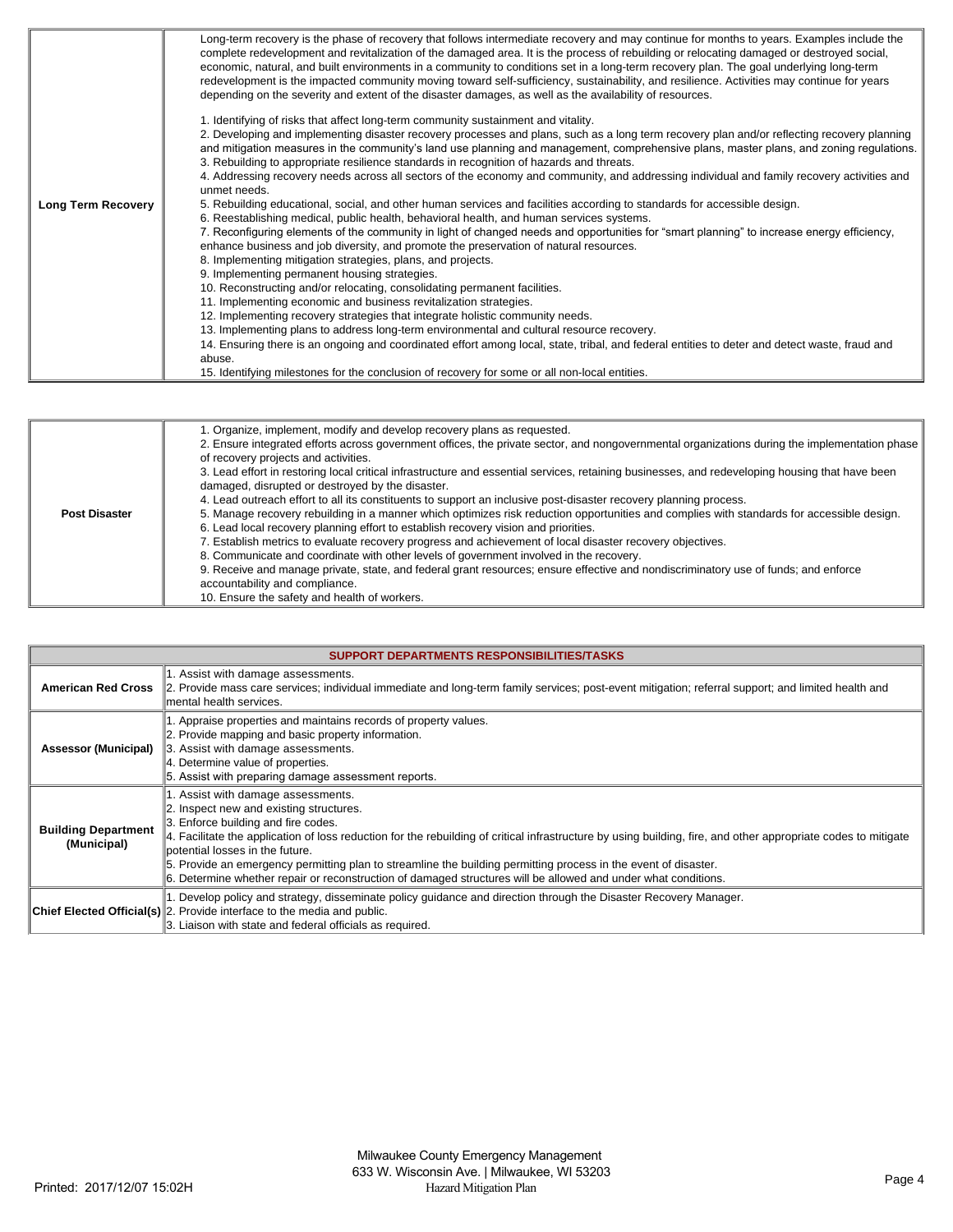| Community<br><b>Development Agency</b><br>(and/or Planning and<br>Zoning) (Municipal)             | 1. Participate in the recovery and mitigation process by identifying any zoning changes needed.<br>2. Assist with preparing a redevelopment plan.<br>3. Recommend build back policies.<br>$4$ . Recommend policies for redeveloping areas that have sustained repeated disaster damage.<br>5. Recommend policies that promote mitigation from future damage.<br>6. Recommend priorities for relocating and acquiring damaged property.<br>7. Review the nature of damages, identify and evaluate alternate program objectives for repairs and reconstruction, and formulate recommendations to<br>guide community recovery.<br>8. Recommend zoning changes in damaged areas.<br>9. Recommend land areas and land-use types that will receive priority in the recovery and reconstruction process.<br>10. Help develop replacement-housing strategies.<br>11. Recommend restoration priorities.<br>12. Make recommendations for new ordinances, plans, codes, and /or standards to assist in recovery from future disasters.<br>13. Recommend any changes in the Comprehensive Plan, Land Use and Development Regulations, or any other ordinances which it deems<br>necessary or advisable to prevent recurring damage or mitigate hazards.                                                                                                                                                                                                                                                                                                                                                                                                                                                                                                                                                                                                    |
|---------------------------------------------------------------------------------------------------|------------------------------------------------------------------------------------------------------------------------------------------------------------------------------------------------------------------------------------------------------------------------------------------------------------------------------------------------------------------------------------------------------------------------------------------------------------------------------------------------------------------------------------------------------------------------------------------------------------------------------------------------------------------------------------------------------------------------------------------------------------------------------------------------------------------------------------------------------------------------------------------------------------------------------------------------------------------------------------------------------------------------------------------------------------------------------------------------------------------------------------------------------------------------------------------------------------------------------------------------------------------------------------------------------------------------------------------------------------------------------------------------------------------------------------------------------------------------------------------------------------------------------------------------------------------------------------------------------------------------------------------------------------------------------------------------------------------------------------------------------------------------------------------------------------------------------------------------|
| <b>Disaster Recovery</b><br>Manager                                                               | 1. Implement recovery policy directives and has overall management responsibility of recovery activities.<br>2. Ensures that the appropriate recovery support functions (RSFs) are identified and activated, that appropriate tasks are identified and prioritized, and<br>that resources are applied within this priority framework.<br>3. Determine the organizational structure for recovery operations.<br>4. Formulate special committees and subcommittees as conditions may warrant.<br>5. Initiate recommendations for the enactment, repeal or extension of emergency ordinances and resolutions.                                                                                                                                                                                                                                                                                                                                                                                                                                                                                                                                                                                                                                                                                                                                                                                                                                                                                                                                                                                                                                                                                                                                                                                                                                     |
| <b>Economic</b><br><b>Development</b>                                                             | 1. Prepare economic impact analysis.<br>2. Liaison with private sector (business and industry).<br>3. Recommend and implement an economic recovery program, focusing on local community needs.<br>4. Identify economic recovery assistance programs.                                                                                                                                                                                                                                                                                                                                                                                                                                                                                                                                                                                                                                                                                                                                                                                                                                                                                                                                                                                                                                                                                                                                                                                                                                                                                                                                                                                                                                                                                                                                                                                           |
| <b>Housing Authority</b><br>(Municipal)                                                           | 1. Administer federal housing funds granted in response to the incident.<br>2. Provide access at fair-market rental rates to vacant units in the buildings it owns.<br>3. Provide a limited number of Section 8 vouchers (rental subsidies) to disaster survivors meeting income criteria depending on funding and<br>availability.                                                                                                                                                                                                                                                                                                                                                                                                                                                                                                                                                                                                                                                                                                                                                                                                                                                                                                                                                                                                                                                                                                                                                                                                                                                                                                                                                                                                                                                                                                            |
| <b>Human Services</b><br>(Municipal)                                                              | 1. Provide information to older adults and persons with disabilities on available services and help connect them to those services.<br>2. Provide case management to help older adults and disabled people remain independent and in their homes or living situations.<br>3. Provide input to Health Department on the coordination of mental health services for the public.                                                                                                                                                                                                                                                                                                                                                                                                                                                                                                                                                                                                                                                                                                                                                                                                                                                                                                                                                                                                                                                                                                                                                                                                                                                                                                                                                                                                                                                                  |
| <b>Law Enforcement</b><br>(Municipal)                                                             | 1. Provide security in the area affected by the emergency to protect the public and private property.<br>2. Issue notifications of current restricted areas, curfew orders, travel restrictions, etc.<br>3. Develop plan, procedures for the timely reentry of essential response and recovery personnel, government officials, property owners, business<br>owners, media, etc. to speed the recovery of the impacted local government(s) and its economy; and to provide uniform guidance following a large-<br>scale disaster to law enforcement personnel who direct access into the impacted area.                                                                                                                                                                                                                                                                                                                                                                                                                                                                                                                                                                                                                                                                                                                                                                                                                                                                                                                                                                                                                                                                                                                                                                                                                                        |
| <b>Milwaukee County</b><br>Comptroller                                                            | 1. Assist Division of Emergency Management and other departments in tracking costs (disaster cost-tracking documentation system).<br>2. Assist Division of Emergency Management in completing federal financial documents.<br>3. Provide a framework for implementing administrative and financial services necessary for disaster recovery.                                                                                                                                                                                                                                                                                                                                                                                                                                                                                                                                                                                                                                                                                                                                                                                                                                                                                                                                                                                                                                                                                                                                                                                                                                                                                                                                                                                                                                                                                                   |
| <b>Milwaukee County</b><br><b>Corporation Counsel</b>                                             | 1. Provide legal analysis of the recovery program.<br>2. Review recovery plans and procedures.<br>3. Advise on recovery resolutions and/or ordinances.<br>4. Provide legal advice.                                                                                                                                                                                                                                                                                                                                                                                                                                                                                                                                                                                                                                                                                                                                                                                                                                                                                                                                                                                                                                                                                                                                                                                                                                                                                                                                                                                                                                                                                                                                                                                                                                                             |
| <b>Milwaukee County</b><br><b>Board</b>                                                           | 1. Develop policy and strategy, disseminate policy guidance and direction through the Disaster Recovery Manager.<br>2. Provide interface to the media and public.<br>3. Liaison with state and federal officials as required.                                                                                                                                                                                                                                                                                                                                                                                                                                                                                                                                                                                                                                                                                                                                                                                                                                                                                                                                                                                                                                                                                                                                                                                                                                                                                                                                                                                                                                                                                                                                                                                                                  |
| <b>Milwaukee County</b><br><b>Departments, All</b>                                                | 1. Review damage reports and other analyses of post disaster circumstances, compare these circumstances with mitigation opportunities, and<br>lidentify areas for post disaster development changes.<br>2. Initiate recommendations for enactment, repeal, or extension of emergency ordinances, moratoriums, and resolutions.<br>3. Recommend and implement an economic recovery program focusing on local community needs.<br>4. Recommend zoning changes in damaged areas.<br>5. Recommend land areas and land-use types that will receive priority in the recovery and reconstruction process.<br>6. Recommend procedural changes for non-vital regulations and development standards to reduce reconstruction time.<br>7. Initiate recommendations for relocation and acquisition of property in damage areas.<br>8. Initiate a property owner notification program to inform nonresident property owners of damages incurred to their property and any post disaster<br>requirements or restrictions imposed by local authorities.<br>9. Evaluate damaged public facilities and formulate reconstruction, mitigation, or replacement recommendations.<br>10. Participate in the preparation of a community redevelopment plan.<br>11. Make recommendations for new ordinances, plans, codes, and/or standards to assist in recovery from future disasters.<br>12. Certain County and City Departments, Agencies and Organizations will be assigned to lead specific recovery support functions as per the<br>Recovery Incident Action Plan. Each "primary" agency will be responsible for coordinating the implementation of their recovery support function (RSF)<br>and will be responsible for identifying the resources (support departments and organizations) within the RSF that will accomplish the post disaster<br>activities. |
| <b>Milwaukee County</b><br>Department of<br>Administrative Services<br>- Facilities<br>Management | 1. Provide heavy equipment and transportation.<br>2. Assist with debris removal.<br>3. Assist with damage assessments.<br>4. Provide road engineering.<br>5. Provide, coordinate repair and restoration of public infrastructure and services to return the public infrastructure and government services to pre-<br>event levels or better.                                                                                                                                                                                                                                                                                                                                                                                                                                                                                                                                                                                                                                                                                                                                                                                                                                                                                                                                                                                                                                                                                                                                                                                                                                                                                                                                                                                                                                                                                                   |
| <b>Milwaukee County</b><br>Department of<br>- Information<br><b>Management Services</b>           | Administrative Services <sup>11</sup> . Provide GIS support to recovery planning.                                                                                                                                                                                                                                                                                                                                                                                                                                                                                                                                                                                                                                                                                                                                                                                                                                                                                                                                                                                                                                                                                                                                                                                                                                                                                                                                                                                                                                                                                                                                                                                                                                                                                                                                                              |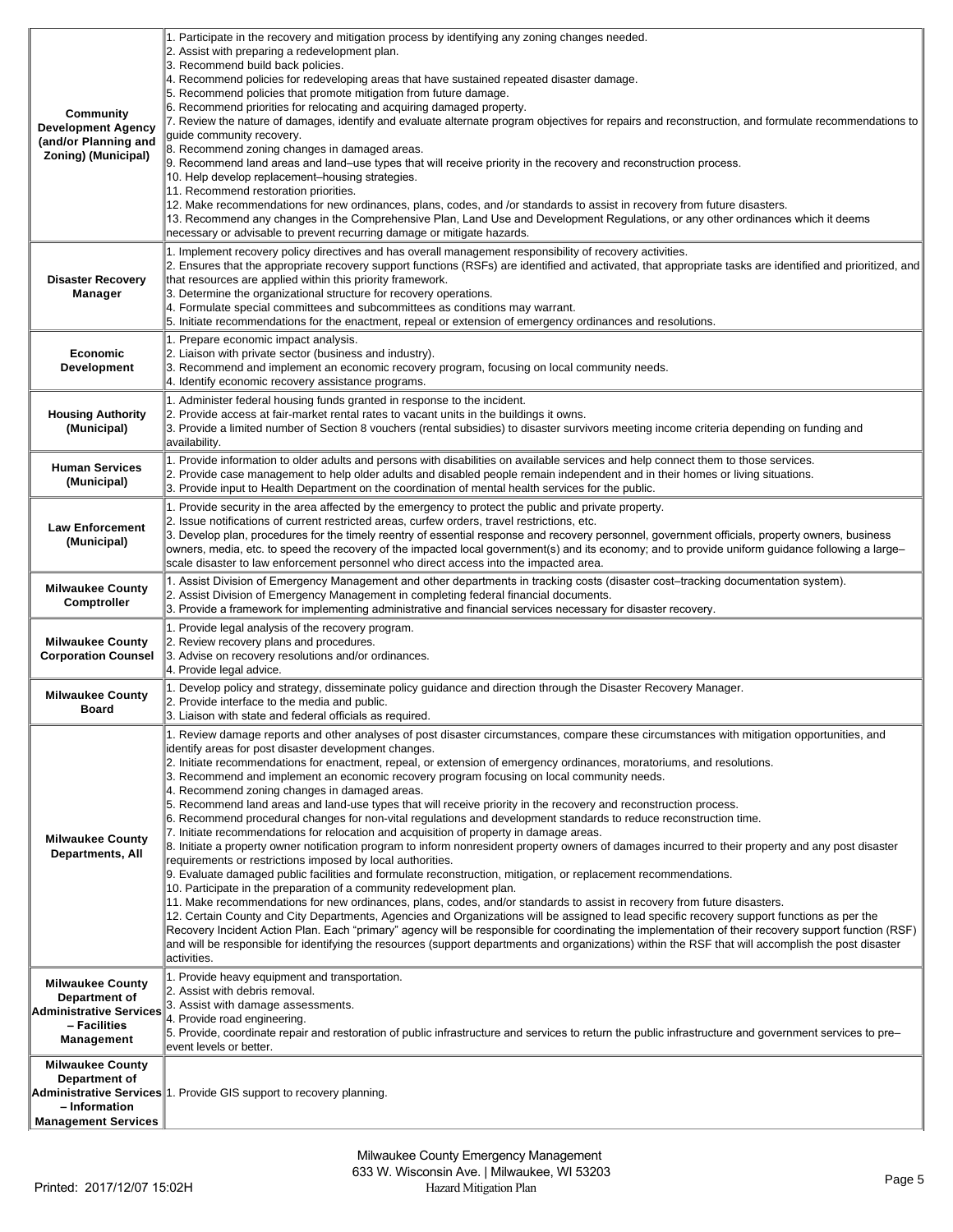| <b>Milwaukee County</b><br>Department of                                                             | 1. Facilitate the acquisition of supplies, equipment, and services necessary to support recovery actions.<br>2. Ensure that all obligation documents initiated in the incident are properly prepared and completed.                                                                                                                                                                                                                                                                                                                                                                                                                                                                                                                                                                                                                                                                                                                                                                                                                                                                                                                                                     |
|------------------------------------------------------------------------------------------------------|-------------------------------------------------------------------------------------------------------------------------------------------------------------------------------------------------------------------------------------------------------------------------------------------------------------------------------------------------------------------------------------------------------------------------------------------------------------------------------------------------------------------------------------------------------------------------------------------------------------------------------------------------------------------------------------------------------------------------------------------------------------------------------------------------------------------------------------------------------------------------------------------------------------------------------------------------------------------------------------------------------------------------------------------------------------------------------------------------------------------------------------------------------------------------|
| <b>Administrative Services</b><br>- Procurement                                                      | 3. Determine if normal competitive bidding procedures should be waived to expedite response and relief efforts.                                                                                                                                                                                                                                                                                                                                                                                                                                                                                                                                                                                                                                                                                                                                                                                                                                                                                                                                                                                                                                                         |
| <b>Milwaukee County</b><br>Department of<br>- Risk Management                                        | 1. Conduct risk assessment based on conditions affecting the environment, structures, and all transit areas.<br>2. Facilitate the acquisition of supplies, equipment, and services necessary to support recovery actions.<br>Administrative Services 3. Ensure that all obligation documents initiated in the incident are properly prepared and completed.<br>4. Determine if normal competitive bidding procedures should be waived to expedite response and relief efforts.                                                                                                                                                                                                                                                                                                                                                                                                                                                                                                                                                                                                                                                                                          |
| <b>Milwaukee County</b><br><b>Executive</b>                                                          | 1. May serve as the Disaster Recovery Manager (otherwise appoint).<br>2. Provide direction to the Disaster Recovery Manager to ensure implementation of recovery policy directives and strategic decisions.<br>3. Ensure continuity of government operations and services.                                                                                                                                                                                                                                                                                                                                                                                                                                                                                                                                                                                                                                                                                                                                                                                                                                                                                              |
| <b>Milwaukee County</b><br>Parks                                                                     | 1. Assess impact of disaster or emergency on parks, recreation and cultural resources.<br>2. Coordinate on repair, stabilization and/or demolition.                                                                                                                                                                                                                                                                                                                                                                                                                                                                                                                                                                                                                                                                                                                                                                                                                                                                                                                                                                                                                     |
| <b>Milwaukee County</b><br>Director of Emergency<br><b>Public Health</b>                             | 1. Coordination of mental health services.<br>2. Provide ongoing systems and methods for community surveillance with the goal of mitigating and reducing the impacts from local or regional events<br>that could affect public health.<br>3. Identify threats to public health during the recovery period and provide remedies.                                                                                                                                                                                                                                                                                                                                                                                                                                                                                                                                                                                                                                                                                                                                                                                                                                         |
| <b>Milwaukee County</b><br><b>Health &amp; Human</b><br><b>Services</b>                              | 1. Provide technical assistance and/or personnel to assist special population needs, on environmental health issues, communicable or infectious<br>disease issues, radiological/nuclear issues, and bio-terrorism preparedness.<br>2. Provide expertise in long-term health, medical concerns and mental health services.<br>3. Use after-action reports during recovery to document social, cultural and health issues.<br>4. Address multiple levels of need: maintains continuity of care for the population with pre-existing mental illness conditions; meets the needs of first<br>responders in the disaster area; meets the needs of evacuees, victims and others and plans for immediate post evacuation human services.<br>5. Work to provide access to stable housing for victims as it is central to effective continuity of core social services.<br>6. Work with agencies to relieve stress on public services for local communities accepting evacuees. Stress intensifies as the disaster fades from<br>public view and federal emergency funds recede.<br>7. Support FEMA Immediate and Regular Services Counseling Grants when needed and authorized. |
| <b>Milwaukee County</b><br><b>Historical Society</b>                                                 | 1. Evaluate the extent and type of historic rehabilitation activities needed based upon assessments of damage.<br>2. Assist the Chief Building Official in related historic resource rehabilitation activities.<br>3. Provide information on historic resource rehabilitation and redevelopment in historic districts to interested parties to coordinate and maximize such<br>efforts.                                                                                                                                                                                                                                                                                                                                                                                                                                                                                                                                                                                                                                                                                                                                                                                 |
| <b>Milwaukee County</b><br><b>Office of Emergency</b><br>Management                                  | Conduct and/or assigns preliminary damage assessment.<br>1.<br>2.<br>Make recommendations for restoring critical infrastructure.<br>3.<br>Coordinate the Preliminary Damage Assessment, Public Disaster Assessment, and federal financial support.<br>4.<br>Work with WEM, FEMA, VOAD, and local agencies to set up Disaster Recovery Center(s).<br>5.<br>Inform disaster victims about the federal individual assistance programs that are available and how to make application.<br>6.<br>Develop and review mitigation strategies and tactics used during the incident and apply them to the planning process.<br>17.<br>Addressing recovery needs across all sectors of the economy and community, and addressing individual and family recovery activities and<br>unmet needs.                                                                                                                                                                                                                                                                                                                                                                                     |
| <b>Milwaukee County</b><br><b>Public Information</b><br><b>Officer - County</b><br><b>Executive</b>  | 1. Preparing and release information about the County's recovery activities to the news media, affected community citizens, recovery personnel and<br>other agencies and organizations.<br>2. Serve as a central point for distributing public information.                                                                                                                                                                                                                                                                                                                                                                                                                                                                                                                                                                                                                                                                                                                                                                                                                                                                                                             |
| Management                                                                                           | 1. Advise the Disaster Recovery Manager on recovery safety issues.<br>2. Monitor and assess safety hazards or unsafe conditions for recovery personnel<br>Milwaukee County Risk 3. Develop measures for assuring personnel safety.<br>4. Determine insured losses and uninsured losses.<br>5. Compile personnel injury claims/reports.<br>6. Process, manage jurisdiction insurance claims.                                                                                                                                                                                                                                                                                                                                                                                                                                                                                                                                                                                                                                                                                                                                                                             |
| <b>Public Works</b><br>(Municipal)                                                                   | 1. Provide heavy equipment and transportation.<br>2. Assist with debris removal.<br>3. Assist with damage assessments.<br>4. Provide road engineering.<br>5. Provide, coordinate repair and restoration of public infrastructure and services to return the public infrastructure and government services to pre-<br>event levels or better.                                                                                                                                                                                                                                                                                                                                                                                                                                                                                                                                                                                                                                                                                                                                                                                                                            |
| <b>Recovery Task Force</b>                                                                           | 1. Oversee the recovery and reconstruction process, and to serve as an advisory committee to the Disaster Recovery Manager.<br>2. Identify mitigation opportunities, identify resources, and ensure maximum control over the recovery process.<br>3. Prepare a recovery and redevelopment plan.                                                                                                                                                                                                                                                                                                                                                                                                                                                                                                                                                                                                                                                                                                                                                                                                                                                                         |
| <b>Milwaukee County</b><br>OEM / Waukesha<br><b>County EM Long Term</b><br><b>Recovery Committee</b> | 1. Addressing recovery needs across all sectors of the economy and community, and addressing individual and family recovery activities and unmet<br> needs.                                                                                                                                                                                                                                                                                                                                                                                                                                                                                                                                                                                                                                                                                                                                                                                                                                                                                                                                                                                                             |
| <b>Utilities</b>                                                                                     | 1. Provide information regarding the current status of their respective services, as well as the estimated times of power or water supply restoration.                                                                                                                                                                                                                                                                                                                                                                                                                                                                                                                                                                                                                                                                                                                                                                                                                                                                                                                                                                                                                  |
| <b>ATTACHMENTS</b>                                                                                   | 1. ESF # 14A: Volunteer & Donation Management Plan.                                                                                                                                                                                                                                                                                                                                                                                                                                                                                                                                                                                                                                                                                                                                                                                                                                                                                                                                                                                                                                                                                                                     |
| <b>REFERENCES</b>                                                                                    | None.                                                                                                                                                                                                                                                                                                                                                                                                                                                                                                                                                                                                                                                                                                                                                                                                                                                                                                                                                                                                                                                                                                                                                                   |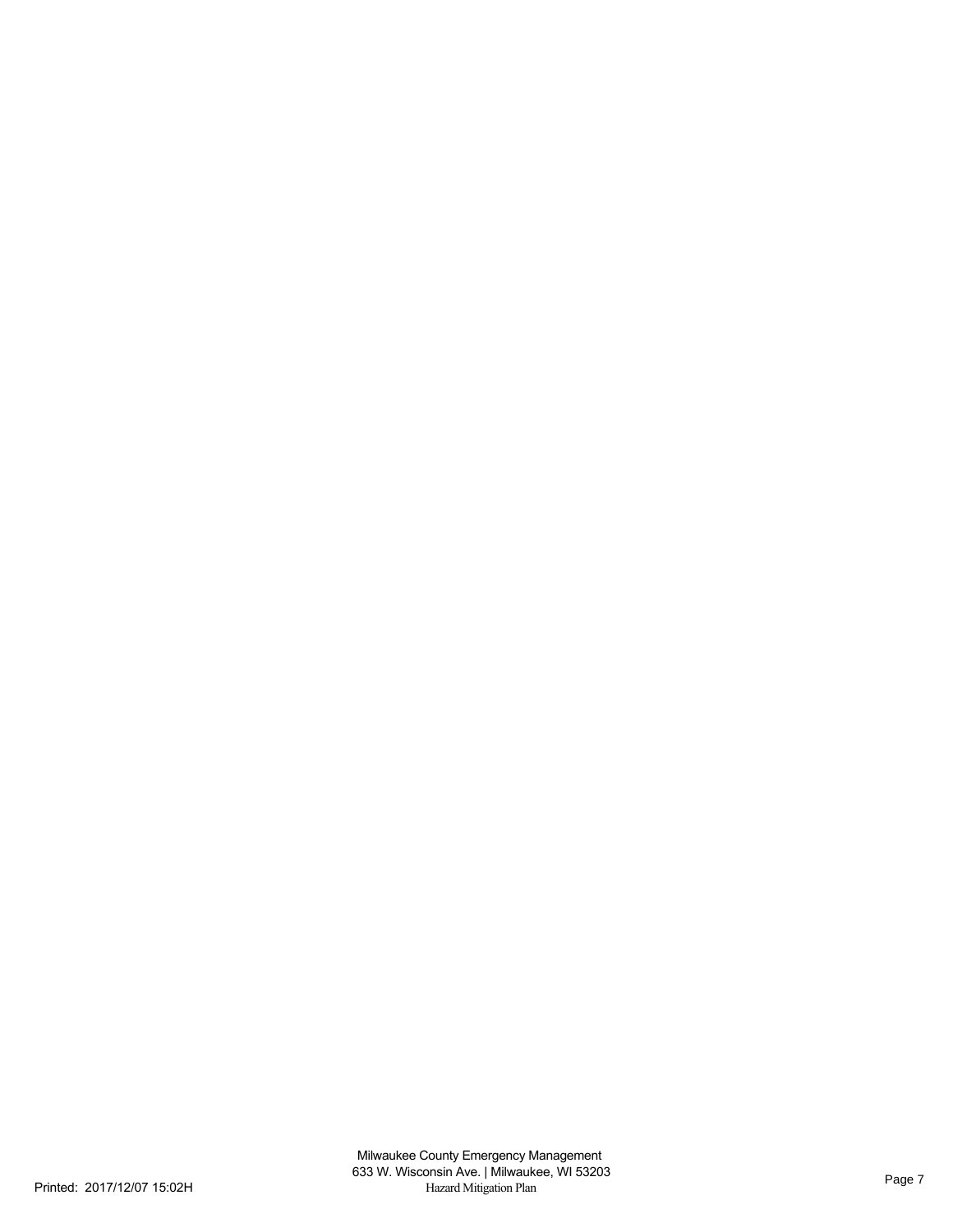# [1.30 Milwaukee County ESF #14A - Volunteer and Donation Management](https://milwaukeecounty.isc-cemp.com/Cemp/Details?id=5805906)

#### **Preface**

Emergencies may create an influx of volunteers wishing to aid in the emergency response as well as of donations (both money and goods) intended to aid the victims of the emergency. Manage masses of "solicited and/or unsolicited goods, undesignated cash donations, and large numbers of affiliated and unaffiliated (spontaneous) volunteers solicited and/or unsolicited goods, undesignated cash donations, and coordinate large numbers of affiliated (spontaneous) volunteers.

# **Primary Agency**

Milwaukee County Office of Emergency Management – Emergency Management Division

# **MILWAUKEE COUNTY AGENCIES**

# **Primary**

• Milwaukee County OEM - Emergency Management Division

#### **Support**

- American Red Cross
- ARES/RACES
- Bus Companies (Private)
- Community Based Organizations
- Community Leaders
- Correctional Facilities
- Faith Based Organizations
- Fire Departments
- Law Enforcement
- Medical Reserve Corps
- Milwaukee County Corporation Counsel
- Milwaukee County Departments, All
- Milwaukee County Department of Administrative Services Facilities Management
- Milwaukee County Department of Administrative Services Human Resources
- Milwaukee County Department of Administrative Services Information Management Services
- Milwaukee County Department of Administrative Services Procurement
- Milwaukee County Office of Emergency Management– Division of Emergency Management
- Milwaukee County Parks  $\bullet$
- Milwaukee County Public Information Officer County Executive & Office of the Sheriff
- Public Health (Municipal)  $\bullet$
- $\bullet$ Public Works (Municipal)
- Salvation Army
- VOAD

#### **State of Wisconsin AGENCIES**

• Note: State support to this ESF may be available in coordination with the State Emergency Operations Center (EOC).

# **Federal AGENCIES**

#### **Coordinating**

Department of Homeland Security/Federal Emergency Management Agency

#### **Cooperating**

- Department of Agriculture
- Department of Health and Human Services
- Department of Homeland Security
- Department of State
- Department of Transportation
- Corporation for National and Community Service
- General Services Administration
- U.S. Agency for International Development  $\bullet$
- USA Freedom Corps
- National Voluntary Organizations Active in Disaster  $\bullet$

# **Likely Support Includes:**

Support state governments in the management of masses of unaffiliated volunteers and unsolicited donated goods.

# **A. PURPOSE**

1. The purpose of this ESF is to define the organization, operational concepts, responsibilities and procedures to accomplish volunteer and donations management requirements. The ESF is designed to include coordination of solicited and/or unsolicited goods, undesignated cash donations, and large numbers of affiliated and unaffiliated (spontaneous) volunteers.

# **B. POLICIES**

1. Local government typically bears primary responsibility for responding to those seeking to help and directing them to appropriate disaster agencies and organizations.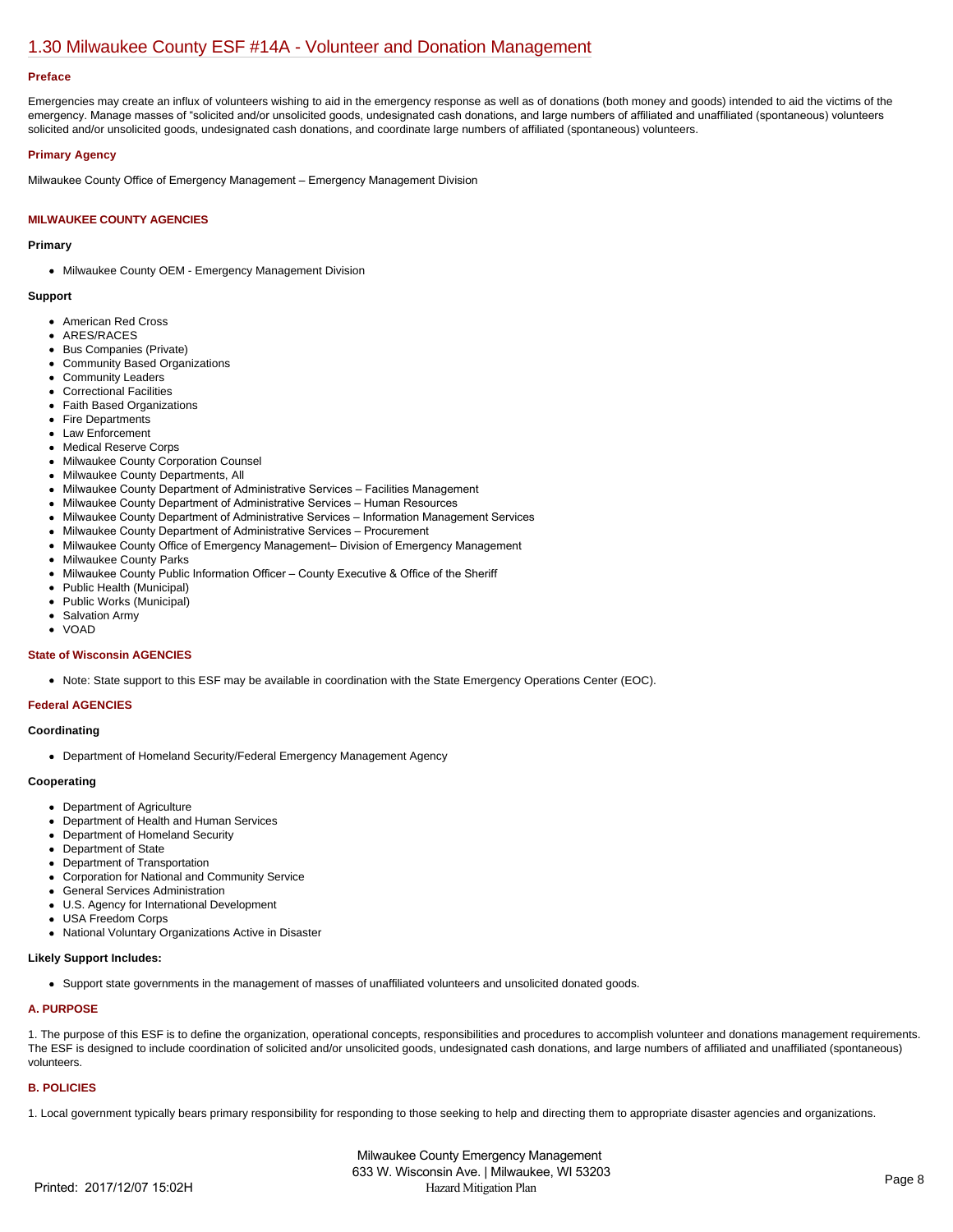2. The role of Milwaukee County government in donated goods and volunteer management is to ensure that an organized, equitable, and thorough disaster support is rendered to affected citizens.

3. Local government has primary responsibility for the coordination and management of unsolicited goods and spontaneous volunteers.

4. Local government is ultimately in charge of the donations management system. Federal/State government, international organizations and WI-VOAD/NVOAD activities are always in support of local government.

5. The management of volunteers and donations requires a united and cooperative effort in the cooperative effort in response to preparedness response and recovery by local government, NGOs, community and faith-based organizations, the business sector, and the donor community.

6. Not all volunteers, registered, affiliated or spontaneous, may be utilized during a particular disaster. Deployment of volunteers is based on the size and type of disaster as well as the skills needed by officials to mount an effective response and recovery effort. Qualified volunteers will be utilized as requested in emergency response actions necessary to relieve human suffering. The County may reject or limit the utilization of volunteer services based on the analysis of ongoing need matched against bona fide qualifications of the volunteers.

7. This plan does not supersede the established protocols of voluntary agencies regarding their respective procedures for soliciting goods and services, or mobilizing their trained volunteers. However, in a County emergency, voluntary agencies and community based organizations are expected to abide by this document in order to ensure a consistent disaster relief and volunteer system.

8. Untrained, unaffiliated volunteers may be incorporated into operations, particularly for large scale disasters.

9. Volunteers will assume responsibility for following the instructions of the supervisors and adhere to the safety precautions as provided to them. Milwaukee County does not accept responsibility for risk taking and negligent actions by volunteers.

10. All affiliated volunteers must be self-sustaining with regard to food, water and shelter.

11. Volunteers must be managed to ensure that volunteers do not become victims, casualties, or impede rescue, response and recovery operations.

12. Food safety protocols will be implemented during any distribution of food.

13. Transportation/distribution of donations from the donor to the receiving organization or site will be the responsibility of the donor.

14. Milwaukee County encourages donations to established non-profit voluntary or community based organizations tasked to provide response/recovery services.

15. Milwaukee County will coordinate with the State EOC to assure the expeditious delivery of donated goods to the affected area(s) and individuals.

#### **PRIMARY DEPARTMENT RESPONSIBILITIES/TASKS BY PHASE**

#### **MILWAUKEE COUNTY OEM - EMERGENCY MANAGEMENT DIVISION**

|                      | The Division of Emergency Management works with partner agencies to:                                                                                                                                                                                                                                                                                                                                                                                                                                                                                                                                                                                                                                                                                                                                                                                                                                                                                                                           |
|----------------------|------------------------------------------------------------------------------------------------------------------------------------------------------------------------------------------------------------------------------------------------------------------------------------------------------------------------------------------------------------------------------------------------------------------------------------------------------------------------------------------------------------------------------------------------------------------------------------------------------------------------------------------------------------------------------------------------------------------------------------------------------------------------------------------------------------------------------------------------------------------------------------------------------------------------------------------------------------------------------------------------|
|                      | 1. Maintain this Emergency Support Function (ESF).                                                                                                                                                                                                                                                                                                                                                                                                                                                                                                                                                                                                                                                                                                                                                                                                                                                                                                                                             |
|                      | <b>NGOs</b>                                                                                                                                                                                                                                                                                                                                                                                                                                                                                                                                                                                                                                                                                                                                                                                                                                                                                                                                                                                    |
|                      | 1. Develop a County Volunteer Management Plan for coordinating the influx of volunteers offering their services to Milwaukee County in time of<br>emergency. Include provisions for referring needed services to appropriate ESF(s) for consideration. Coordinate planning with other participant<br>organizations.<br>2. Identify potential sites for Volunteer Reception Centers.<br>3. Develop formal process to register volunteers as agents for the County.<br>4. Develop procedures for coordinating assignment of non-emergency personnel with the deployment of volunteer groups to prevent duplication<br>of services.<br>5. Develop procedures for assisting other agencies with job descriptions and personnel management policies related to the deployment of<br>volunteer groups/persons.                                                                                                                                                                                       |
| <b>Pre-Emergency</b> | Donations                                                                                                                                                                                                                                                                                                                                                                                                                                                                                                                                                                                                                                                                                                                                                                                                                                                                                                                                                                                      |
|                      | 1. Develop a County plan for the management of donations. Coordinate plan.<br>2. Develop procedures for development with the state donations management plan for the receiving, storing, sorting and distributing donated<br>goods.<br>3. Train personnel in establishment of donations management group during major emergencies.<br>4. Coordinate with Personnel Department to establish personnel requirements for donations management and center sites.<br>5. Develop procedures for tasking the EOC Logistics/Facilities Unit to secure warehouse space and transportation resources.<br>6. Develop procedures and policies for disseminating information to the general public (through the EOC PIO), and to the various Law<br>Enforcement Agencies regarding routing information, types of material needed, etc.<br>7. Coordinate with the Finance Department to develop procedures and policies for accepting special types of donations (e.g. cash, perishable<br>materials, etc.). |
|                      | • Utilize the existing County procedures for receiving cash donations, as appropriate.                                                                                                                                                                                                                                                                                                                                                                                                                                                                                                                                                                                                                                                                                                                                                                                                                                                                                                         |
|                      | 8. Plan and coordinate with State VOAD.                                                                                                                                                                                                                                                                                                                                                                                                                                                                                                                                                                                                                                                                                                                                                                                                                                                                                                                                                        |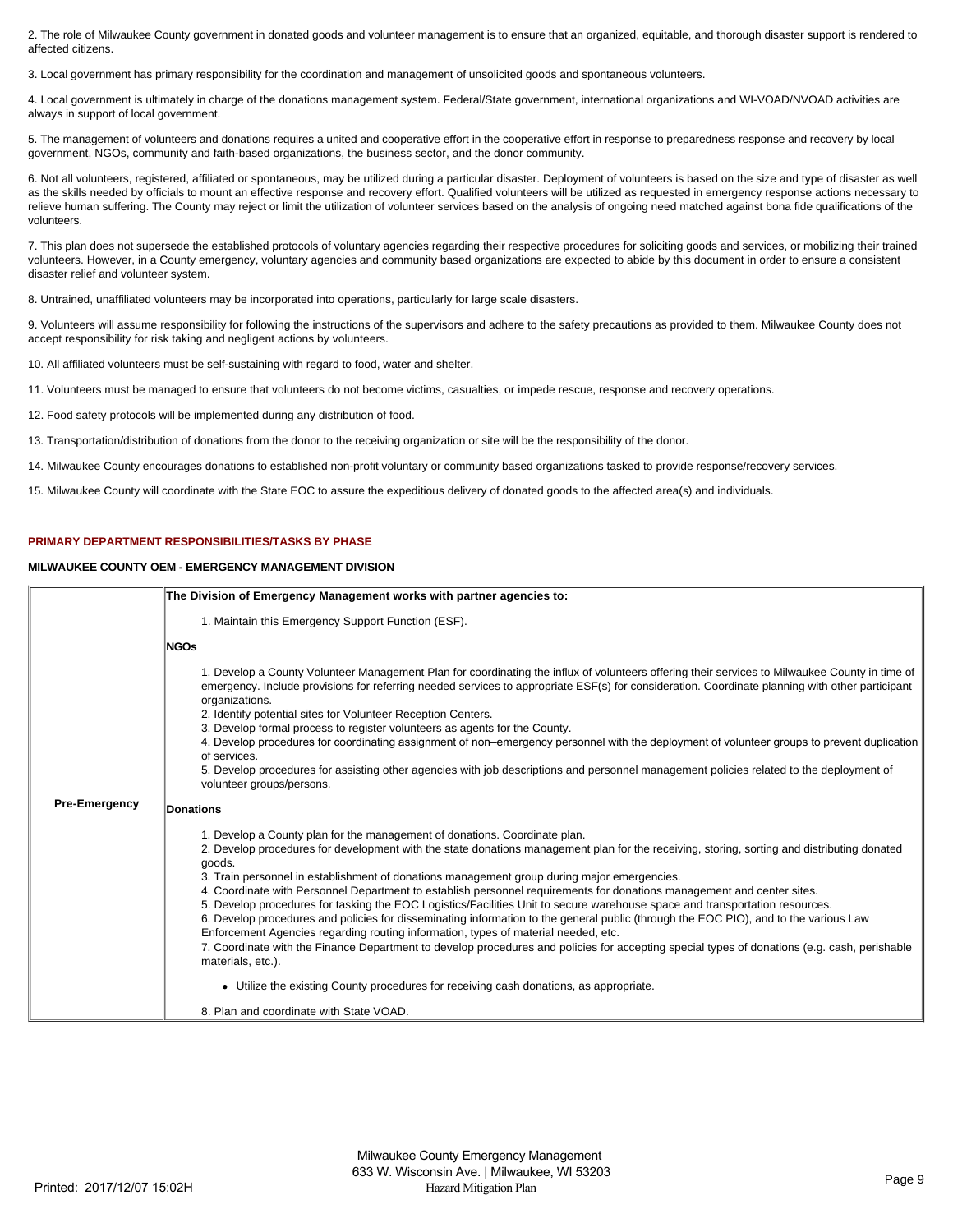|           | 1. When notified, report to the Milwaukee County EOC.                                                                                                                                                                                                                                                                                                                                                                                                                                                                                                                                                                                                                                                                                                                                                        |
|-----------|--------------------------------------------------------------------------------------------------------------------------------------------------------------------------------------------------------------------------------------------------------------------------------------------------------------------------------------------------------------------------------------------------------------------------------------------------------------------------------------------------------------------------------------------------------------------------------------------------------------------------------------------------------------------------------------------------------------------------------------------------------------------------------------------------------------|
|           | <b>NGOs</b>                                                                                                                                                                                                                                                                                                                                                                                                                                                                                                                                                                                                                                                                                                                                                                                                  |
|           | 1. When notified of an emergency situation, report to the Milwaukee County EOC, if appropriate.<br>2. Provide information to the media (through the EOC PIO) concerning the proper method(s) of offering services to emergency victims in<br>Milwaukee County should be developed.<br>3. Implement procedures to track offers and their status.<br>4. Establish Volunteer Reception Center for registration of unaffiliated/spontaneous volunteers.<br>5. Screen, evaluate, and assign volunteers.<br>6. Ensure volunteers are self-sustaining with food, water, and shelter.<br>7. Provide other ESFs with periodic updates concerning offers received. When an ESF requests services offered by volunteers, implement<br>procedures to arrange for the deployment of personnel to areas where need exists. |
|           | Donations                                                                                                                                                                                                                                                                                                                                                                                                                                                                                                                                                                                                                                                                                                                                                                                                    |
| Emergency | 1. When notified of an emergency situation, report to the Milwaukee County EOC, if appropriate.<br>2. Implement the County Donations Management Plan, which involves the following:                                                                                                                                                                                                                                                                                                                                                                                                                                                                                                                                                                                                                          |
|           | • a. The issuance of press releases describing what is needed and what is not needed, as well as procedures for properly packaging,<br>labeling, and transporting donated goods to Donations Management Centers. Additionally, the preference for cash donations as<br>opposed to in-kind donations should be stressed.                                                                                                                                                                                                                                                                                                                                                                                                                                                                                      |
|           | • b. The activation of the Donations Branch at the EOC and various other operating locations as dictated by the situation.<br>• c. The establishment of a Donations Management Center outside the affected area, as well as staging areas for use in managing the<br>deployment of needed goods.                                                                                                                                                                                                                                                                                                                                                                                                                                                                                                             |
|           | 3. Coordinate transportation requirements for incoming donations, including:                                                                                                                                                                                                                                                                                                                                                                                                                                                                                                                                                                                                                                                                                                                                 |
|           | • a. The relaying of information to rest areas and weigh stations concerning routing information and the acceptance or rejection of certain<br>types of donated goods.<br>• b. The placement of signs indicating routes to the reception center and/or staging areas.<br>• c. The passage of designated goods for direct delivery to affected areas.                                                                                                                                                                                                                                                                                                                                                                                                                                                         |
|           | 4. Task Public Works and Purchasing to secure warehouse space at sites near the emergency area. Arrange for security of site (through EOC<br>Police Branch), traffic control, etc.<br>5. Request State EOC to activate the "1–800" number for use in managing donated goods flow (if necessary).                                                                                                                                                                                                                                                                                                                                                                                                                                                                                                             |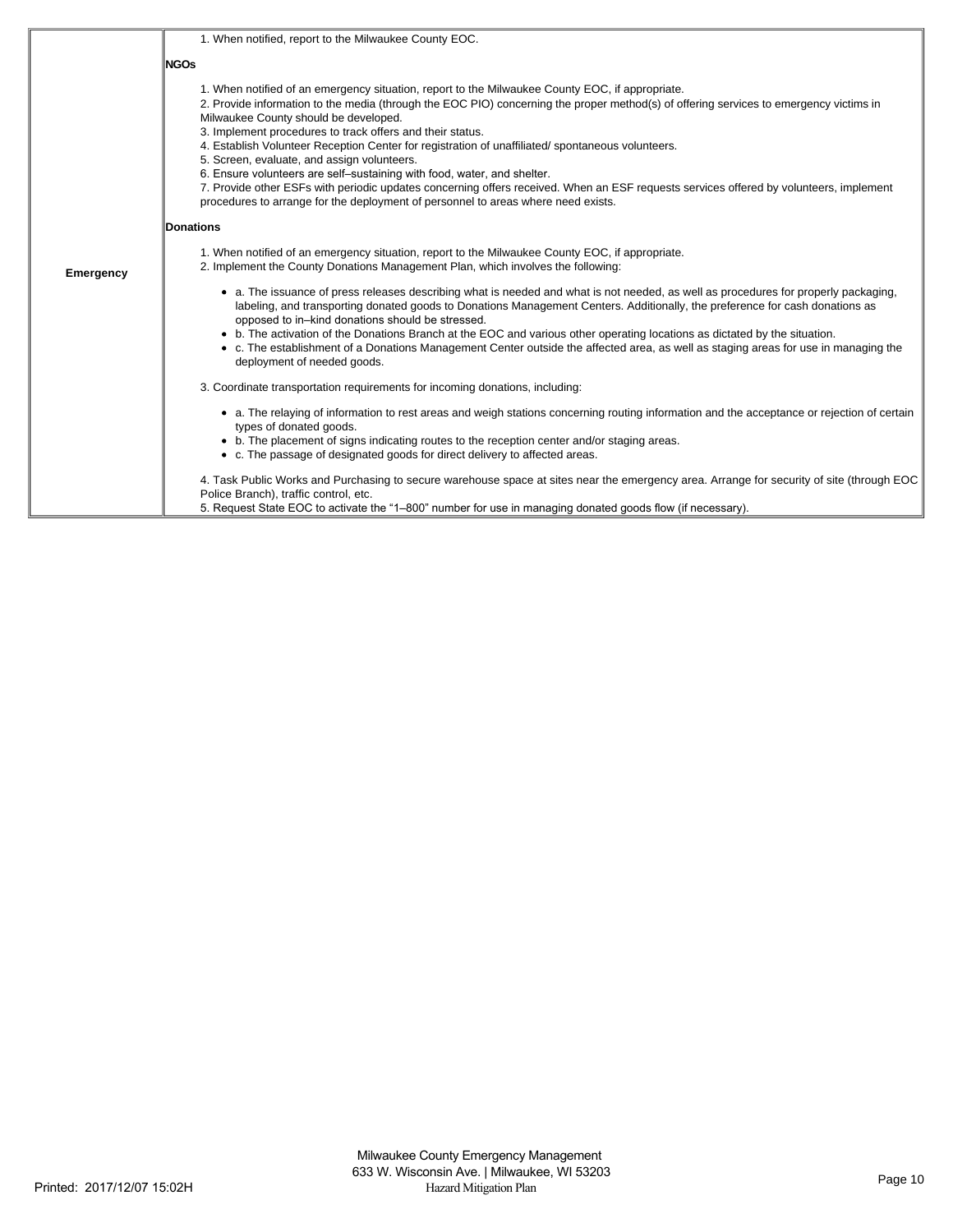|                                             | 1. Staff the ESF # 14A position in the EOC.                                                                                                                                                                                                                                                                                                                                                                                                                                                                                                                                                                                                                        |
|---------------------------------------------|--------------------------------------------------------------------------------------------------------------------------------------------------------------------------------------------------------------------------------------------------------------------------------------------------------------------------------------------------------------------------------------------------------------------------------------------------------------------------------------------------------------------------------------------------------------------------------------------------------------------------------------------------------------------|
|                                             | <b>General Actions</b>                                                                                                                                                                                                                                                                                                                                                                                                                                                                                                                                                                                                                                             |
|                                             | 1. Assess the need for donations.<br>2. Set up one or more collection/distribution centers service area.<br>3. Set up one or more central distribution site(s) for donated goods.<br>4. Set up one or more assembly sites for volunteers from outside the County.<br>5. Inform the community about the locations and availability of donated goods and services through the EOC PIO; coordinate with Resource<br>support ESF #7.<br>6. Distribute donated goods at service sites<br>7. Collect donated goods and volunteer services at service sites with the help of volunteers and County employees<br>8. Provide staging areas at recreation centers and parks. |
|                                             | <b>NGOs</b>                                                                                                                                                                                                                                                                                                                                                                                                                                                                                                                                                                                                                                                        |
|                                             | 1. Implement procedures to solicit, register, screen, receive, and deploy local volunteers. Establish Volunteer Reception Center.<br>2. Determine present and future need for volunteer resources.<br>3. Obtain and coordinate volunteer resources as requested by field incident commanders.<br>4. Establish Volunteer Reception Center for registration of unaffiliated/spontaneous volunteers.<br>5. Sources for resources can include:                                                                                                                                                                                                                         |
| <b>Emergency Operations</b><br>Center (EOC) | • a. Red Cross.<br>• b. Salvation Army.<br>$\bullet$ c. United Way.<br>• d. Faith based organizations and their affiliations.<br>• e. General public.<br>• f. Pre-existing NGOs.                                                                                                                                                                                                                                                                                                                                                                                                                                                                                   |
|                                             | 6. Coordinate, when necessary, with the State through the Milwaukee County Volunteer Reception Center and the EOC Manager for the influx<br>of volunteer help offered in aftermath of an emergency.                                                                                                                                                                                                                                                                                                                                                                                                                                                                |
|                                             | <b>Donations</b>                                                                                                                                                                                                                                                                                                                                                                                                                                                                                                                                                                                                                                                   |
|                                             | 1. Provide coordination of donations with the appropriate tasked organizations.<br>2. Determine present and future needs for donated goods (type and approximate numbers).<br>3. Develop information for public distribution (through PIO) describing items needed, where to send them, etc.<br>4. Through the EOC Public Information Officer disseminates information to ensure that offers are not inappropriate to needs.<br>5. Periodically update public information concerning needed items, etc.<br>6. Receive offers of donated goods and services; match offers to needs.<br>7. Coordinate delivery system to affected population.                        |
|                                             | • Request transportation resources from Logistics to facilitate the movement of needed items to staging areas or into the emergency<br>area.                                                                                                                                                                                                                                                                                                                                                                                                                                                                                                                       |
|                                             | 8. As goods arrive, provide periodic listings for distribution to EOC Section Chiefs and Branch Directors so they will know what is available<br>through the system.<br>9. Respond to inquiries from other EOC Branches and Units regarding availability of certain items.<br>10. Coordinate with the State when necessary, for the influx of donated goods offered in aftermath of an emergency.<br>11. Coordinate activities with the State EOC through the EOC Manager.<br>12. Implement procedures for disposing of unneeded or unusable items.                                                                                                                |
|                                             | 13. Manage cash donations received by County Government. (Finance Department)<br>14. Implement cash management policies/procedures to insure accountability for all cash donations received by the County during the<br>emergency.<br>15. Maintain records of cost and expenditures to accomplish this ESF and forward them to the EOC Finance/Administration Section Chief.                                                                                                                                                                                                                                                                                       |

| <b>Recovery Actions</b> | 1. Continue to assess the need for recovery goods and services.<br>2. Continue to monitor and report needs to EOC.<br>3. Coordinate delivery of donated goods into and out of the central distribution center.<br>4. Continue to inform the community about the locations and availability of goods and services through the EOC.<br>5. Continue to distribute donated goods at service sites. |
|-------------------------|------------------------------------------------------------------------------------------------------------------------------------------------------------------------------------------------------------------------------------------------------------------------------------------------------------------------------------------------------------------------------------------------|
|                         | 6. Continue to collect donated goods and volunteer services at service sites with the help of volunteers and County employees.                                                                                                                                                                                                                                                                 |

| SUPPORT DEPARTMENTS RESPONSIBILITIES/TASKS |                                                                                                                                                                                                                                                                                                                                                                                                                                                                                                                                                                                                                                                                           |  |
|--------------------------------------------|---------------------------------------------------------------------------------------------------------------------------------------------------------------------------------------------------------------------------------------------------------------------------------------------------------------------------------------------------------------------------------------------------------------------------------------------------------------------------------------------------------------------------------------------------------------------------------------------------------------------------------------------------------------------------|--|
| <b>American Red Cross</b>                  | 1. Provide food, water and shelter (as applicable) for the volunteer workers.<br>2. Provide volunteers to assist in managing donated goods and services directly related to the American Red Cross services.<br>3. Assist with the delivery of donated goods directly related to the American Red Cross services.<br>4. Provide personnel, supplies and other resources necessary to assist with acceptance, sorting, storage, and distribution of donated goods.<br>5. Provide assistance at Volunteer Reception Centers to recruit, register, and process volunteers.<br>6. Provide available volunteers in support of Volunteer & Donation Management ESF initiatives. |  |
| <b>ARES/RACES</b>                          | 1. Provide personnel to assist with response and recovery tasks, as assigned by the EOC, and within their training and capabilities.<br>2. Assist in the coordination and distribution of donations under the direction of Division of Emergency Management staff.<br>3. Provide available personnel to assist with primary or alternate emergency radio communications for the Volunteer and Donations facilities, staging<br>area, distribution points, and volunteer work areas, as requested.                                                                                                                                                                         |  |